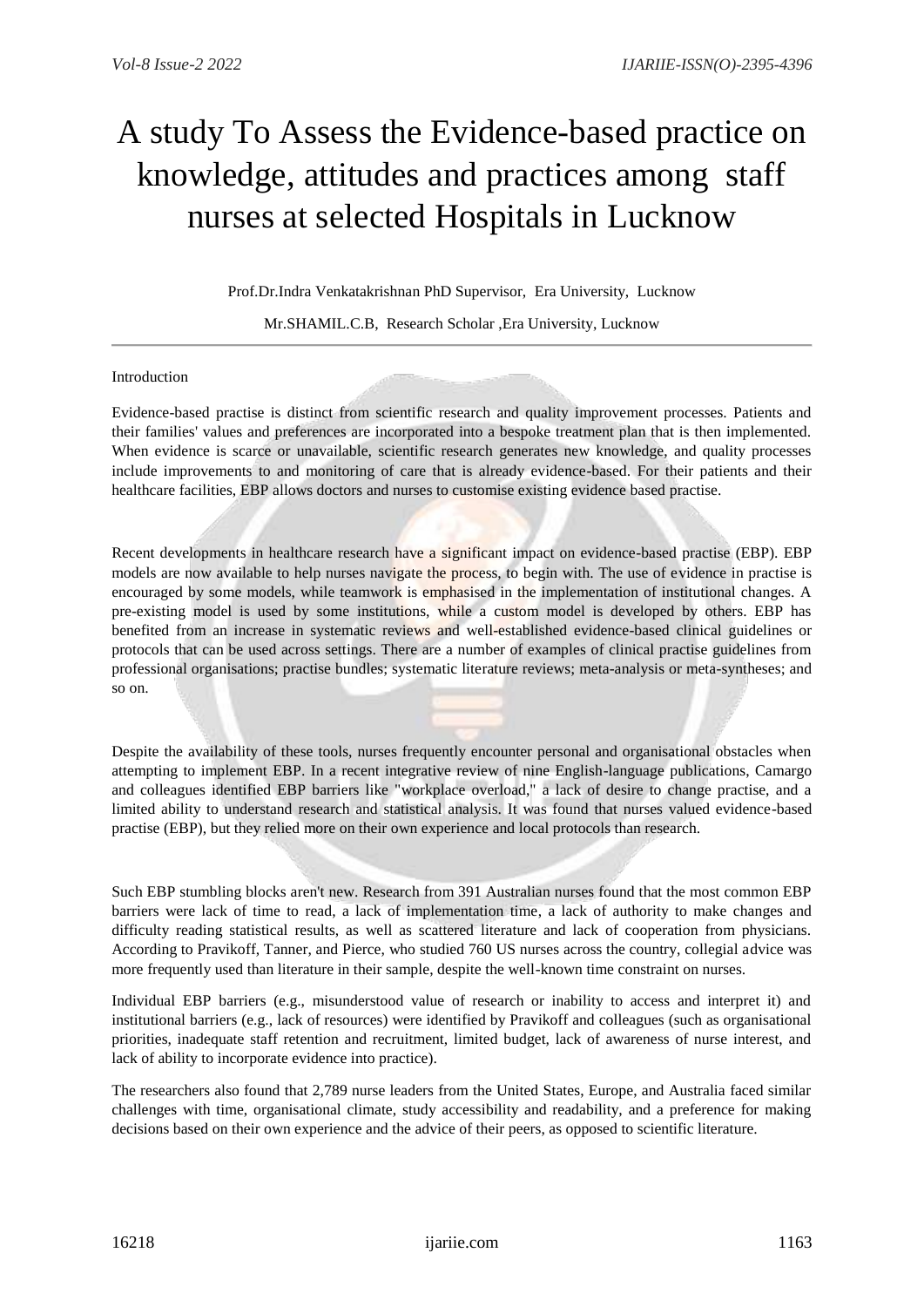It was decided to begin with a survey of nurse EBP abilities because of the importance of nurse EBP, the consistent nurse reports of barriers, a preference for clinical experience over research, and a desire to improve EBP in hospitals. In this study, the following questions were answered:

Nurses were asked to rate their own familiarity with EBP and their willingness to put it into action in a survey. To what extent are those levels impacted by EBP barriers?

Methodology

The research team surveyed an inclusive, convenient sample of all regularly employed nurses in selected Lucknow hospitals in order to facilitate customised planning for staff. Contracted/temporary nursing staff and those unable to access electronic survey for any reason, like extended leave, were excluded from the sample.

The nonprofit health system includes all of the hospitals. There is no formal nursing EBP model in use at Hospital A, a 600-bed community-based cardiac referral centre. Nurses at the 500-bed community-based teaching facility Hospital B have adopted the Iowa model.

Select research-based practises, such as Institute for Healthcare Improvement bundles and organisational clinical practise guidelines, had already been implemented in both hospitals. It is highly unlikely that the widespread use of these EBPs reflects the attitudes, abilities, and knowledge of nurses toward evidence-based practise (ERP).

Tools used were knowledge questionnaire ,attitude scale and observational check list . Over the course of 45 days, data was gathered at both hospitals.

## **Results**

Both hospitals received a total of 400 surveys back, with an estimated response rate of 33%. Hospital A returned the SURVEY TOOLS ( $n = 200$ ) more frequently than Hospital B returned them ( $n = 200$ ). The average age of the combined samples was 38), and the average number of years of practise was 16. 82 percent of respondents were female, 77 percent worked full time, and 20 percent had a BSN; the rest had a GNM.

The research team used descriptive analysis of responses to each SURVEY TOOLS question on its 5-point, anchored, Likert scale to determine nurses' self-reported EBP knowledge, attitudes, and practises. Each participant was given a score from 1 to 5, with 1 representing their overall satisfaction and 5 representing their extreme satisfaction. Survey tools didn't have a total or subscale score because looking at the individual items provided more skill-specific details than total scale and subscale scores could have had. Survey tools and the Attitude subscale results can be found here.)

The research team used item data from the SURVEY TOOLS knowledge subscale to determine respondents' EBP knowledge. Survey participants were tested on their knowledge of 15 items, with "Poor" (1) and "Best" (1) as anchored points on a numbered scale (7). In the SURVEY TOOLS, "Sharing of ideas and information with colleagues" and "Ability to review one's own practise" were the two highest self-reported scores on the knowledge subscale. More than half of the participants rated their knowledge of "Converting information needs into a question" as "poor," and this was the second-worst item score. Of the 16 knowledge items, 41% rated themselves from 1 to 4 on "research skills," and 22% rated themselves from 1 to 5 on 12 of them.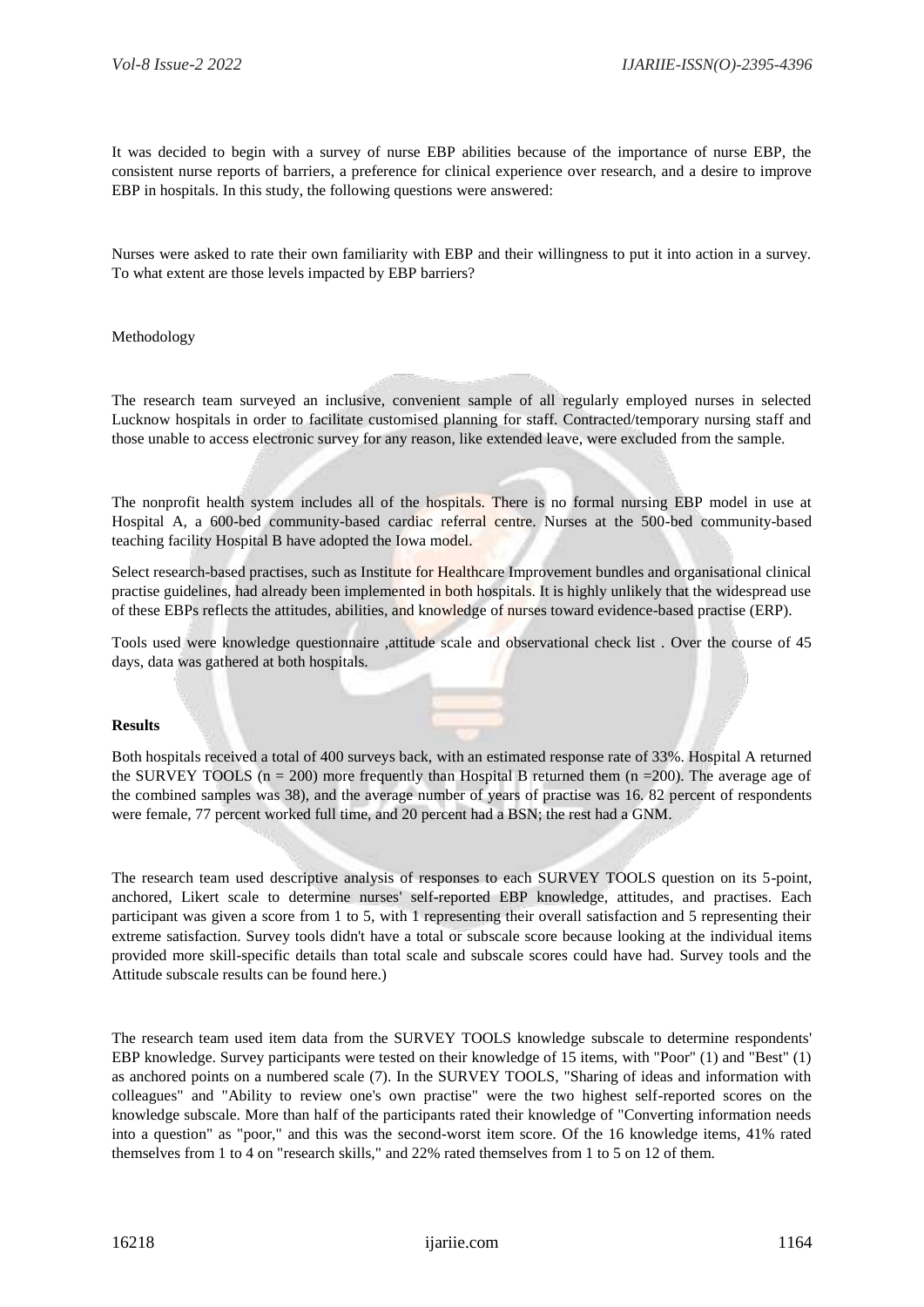The research team used the SURVEY TOOLS practise subscale item data to analyse practises. How often did nurses perform these six activities "in connection with an individual patient's care" over the past year? Responses were logged on a five-point anchored scale ranging from "Never" to "Frequent." From an average of 4.44 to a median of 5.56 on the practise subscale, participants performed well. On this subscale, nurses reported their lowest SURVEY TOOLS score. It's unclear how you "Critically evaluate, against set criteria, any literature you have discovered." Many (22.30 percent) of the nurses surveyed scored themselves between 1 and 5 on the remaining five practise items, but less than half (42 percent) of them scored themselves between 1 and 4.

Finally, the research team examined attitude subscale items in order to discover people's views on EBP. A 7 point unnumbered scale with full sentences was used to gauge the responses of nurses to four questions. Since only 65 nurses took part in the study by completing an attitude scale, the researchers had to use a yes-or-no scale to categorise the data. EBP sentiments were nearly unanimously positive (88 percent to 98 percent ).

Second, the researchers used descriptive and ANOVA testing to investigate how EBP barriers affect nurse EBP engagement. SURVEY TOOLS were adapted to ask nurses to check off any barriers that arose. The reasons for not conducting research include (but aren't limited to) lack of time and resources, lack of interest from the nursing leadership, lack of knowledge/experience in the field, lack of nurses with research knowledge in my practise setting, and other reasons (s). Additional information was provided to those who were unfamiliar with the term "Other".

One barrier was identified by 35% of the nurses, while two or more barriers were identified by 42% of the nurses (28 percent , ) Findings from ANOVA testing showed that one or more barriers were statistically linked to a lower score on all items under EBP knowledge and one practise item.

## **Conclusion**

The results of a survey have a number of implications for nursing leaders. EBPQ or a similar tool can provide leaders with site-specific information useful for gap analysis or help those on the Magnet journey, as shown in this study. To the growing body of literature on nurse EBP knowledge, practise, and attitudes, site-specific findings from the research team add value.

Findings also demonstrate the importance of a wide range of resources that can support nurse EBP strengths and improve weaknesses. An EBP toolkit reflecting the specific knowledge, practise, and attitude content of the was developed by the authors for this project. This study's findings and toolkit will be delivered to nursing supervisors in tandem with those reports. EBP efforts can then be prioritised and barriers removed, for example by setting aside a specific amount of time each week for EBP work on organisational priorities. Using questionaire for follow-up evaluation is a good idea at the right time of the year. For the final time, the attitude subscale weakness suggests the need for comparing it to other measures of staff attitudes.

As nurse leaders, they are uniquely positioned to promote evidence-based care, remove EBP barriers, and assist nurses in changing their practise interventions to reflect the most recent scientific information. Combining current research with data specific to a given location is an effective way to improve outcomes for patients as well as for organisations.

## **Reference**

1. Pittman J, Cohee A, Storey S, et al. A multisite health system survey to assess organizational context to support evidence-based practice. *Worldviews Evid Based Nurs*. 2019;16(4):271–280.

2. Quinn B, Baker DL, Cohen S, Stewart JL, Lima CL, Parise C. Basic nursing care to prevent nonventilator hospital-acquired pneumonia. *J Nurs Scholarsh*. 2014;46(1):11–19.